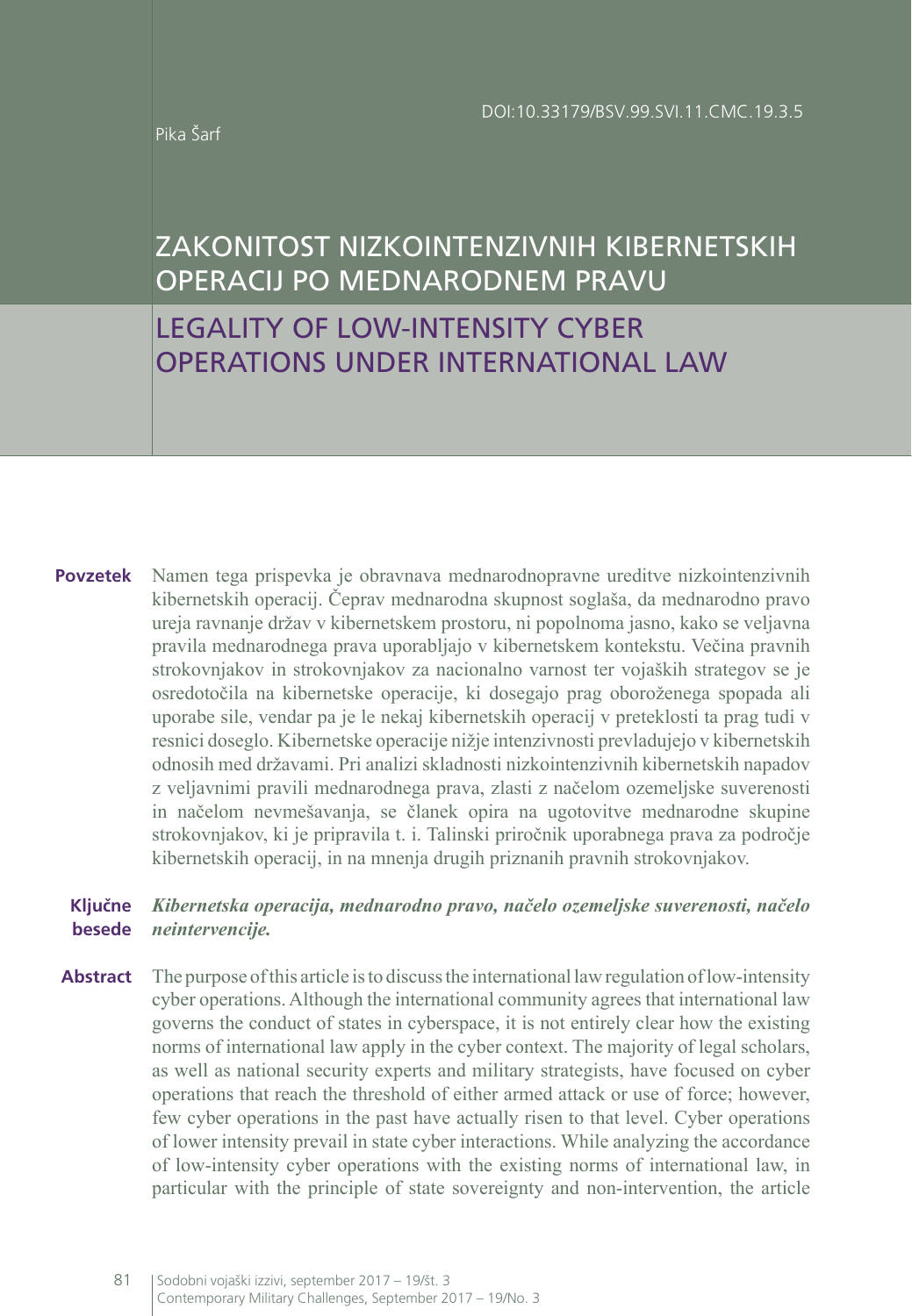leans on the findings of the International Group of Experts which developed the Tallinn Manual on International Law Applicable to Cyber Operations, and writings of other recognized legal scholars.

#### *Cyber operation, international law, principle of territorial sovereignty, principle of non-intervention.* **Key words**

In the wake of the new millennium the prevailing assumption of the international community was that cyberspace presented a new threat, which would change not just the future of international conflicts but international relations in general. The world awaited an inevitable cyber-attack of apocalyptical dimensions that would cripple critical infrastructure and the economy. Cyber war was coming. **Introduction**

> However, cyber war never happened. On the other hand, cyber operations of lower intensity are relatively common. The military employs a wide variety of cyber operations, both in the context of armed conflict and in times of peace, which serve various goals, from information gathering, deception and deterrence to disruption and destruction (Gill, 2016). The vast majority of military cyber operations do not meet the threshold of use of force or armed attack; however, this does not necessarily mean that they are legal under international law.

> This article will examine how the focus of the international community and legal scholars has shifted from cyber war to low-intensity cyber operations. It will further provide an overview of the international law regime governing low-intensity cyber operations, arguing that although they fall below the threshold of use of force and armed attack, they may nevertheless violate other principles of international law, in particular principles of territorial sovereignty and non-intervention.<sup>1</sup> This article leans on the findings of the International Group of Experts that prepared the Tallinn Manual of International Law Applicable to Cyber Operations, and writings of other recognized legal scholars.

> Apart from normative uncertainty, the cyber-realm is also facing a terminological gap, since the international community has failed to define any cyber-related terms. In the absence of shared definitions, different states and institutions understand terms differently, which makes debate at the international level particularly difficult (NATO CCDCOE, Cyber Definitions). The term cyber operation itself is poorly understood. The Glossary of the Tallinn Manual states that a cyber operation is the employment of cyber capabilities with the primary purpose of achieving objectives in or through cyberspace (Schmitt, 2013, p. 258). In the present article the term low-intensity cyber operations will only refer to cyber operations falling below the threshold of use of

*<sup>1</sup> Low-intensity cyber operations may also violate other international law norms, for example, human rights (in particular the right to privacy and freedom of expression) or norms relating to diplomatic and consular relations, but, due to the spatial limitations, the present article will only concentrate on violations of the principles of state sovereignty and non-intervention.*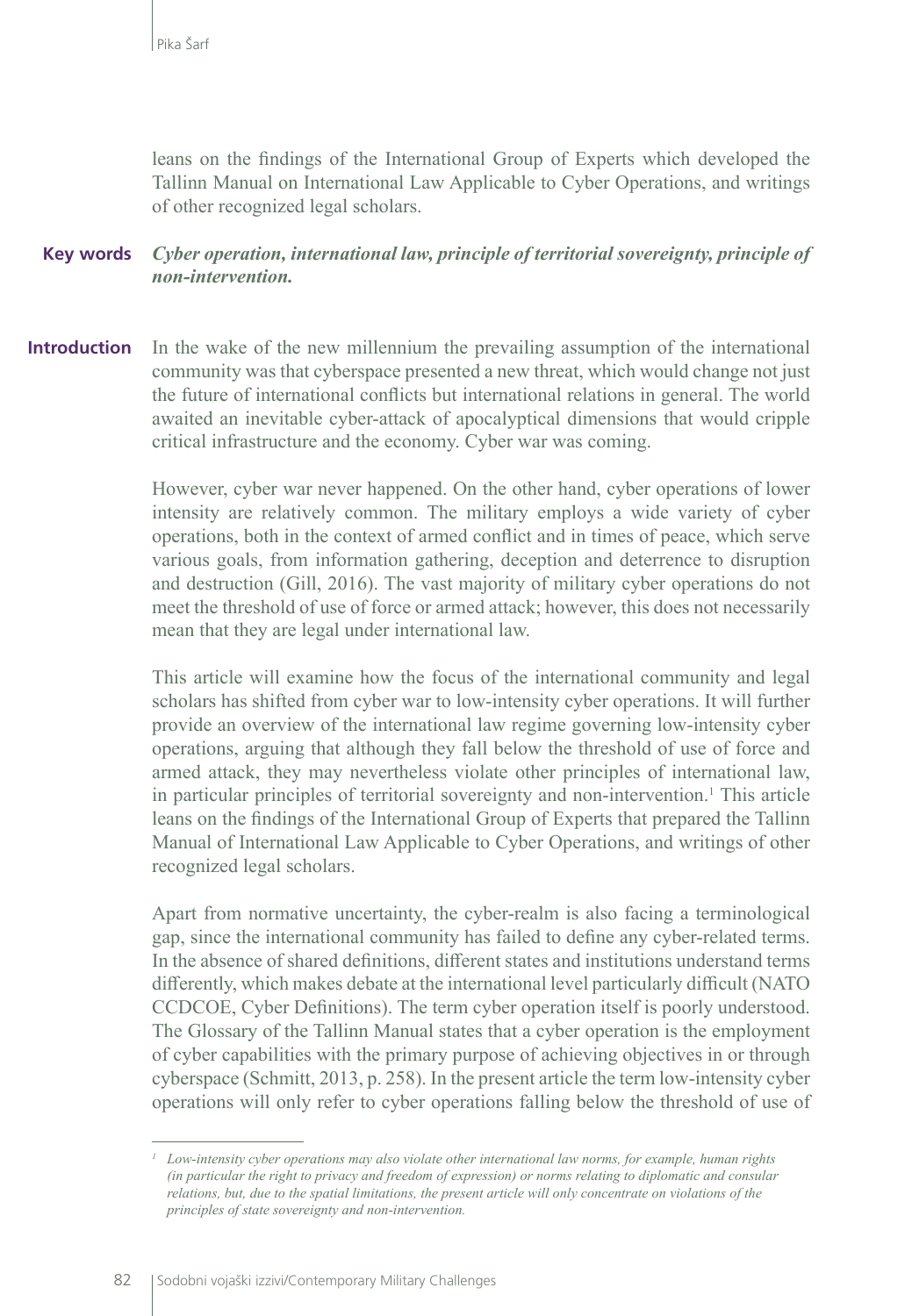force, although some authors also use this term for cyber operations amounting to the use of force below the threshold of armed attack.

## **1 FROM CYBER WAR TO LOW-INTENSITY CYBER OPERATIONS**

In the late 1990s, cyber operations began to draw the attention of international legal scholars, as well as national security experts and military strategists. Arquilla and Ronfeldt wrote in their article, "Cyberwar is coming!", that "the information revolution will bring the next major shift in the nature of conflict and warfare" (1993, p. 143). In 2012, the Secretary of Defense of the United States and a former Director of the CIA, Leon E. Panetta, warned that "these kinds of attacks could be a cyber Pearl Harbor; an attack that would cause physical destruction and the loss of life" (Panetta, 2012). But he was far from being the only one to use such cyber doom rhetoric in the cyber security debate. Others have compared cyber attacks to the 9/11 terrorist attacks, major natural disasters or even nuclear weapons (Lawson, 2016). It is therefore not surprising that the entire legal community, fearing that states would in the near future engage in cyber warfare, focused their attention almost exclusively on cyber attacks amounting to either armed attack or use of force.

However, more than 25 years have passed since "cyber Pearl Harbor" was mentioned for the first time, but it still has not happened and it is highly unlikely that it will happen in the near future.<sup>2</sup> Regardless of all evidence that supports the opposite, some scholars are still asserting that the world is already in a state of cyber war.<sup>3</sup> Indeed, states and individuals alike are daily targeted by cyber attacks, but such attacks almost always fall within the categories of either cyber crime or cyber espionage. In fact in 2016, only 4.3% of all cyber attacks were conducted in relation to war or caused physical damage approaching the use of force. However, it must be noted that the number of such attacks almost doubled since 20154 (Passeri, 2016).

On the other hand, cyber operations of low intensity are quite common in state cyber interactions. Estonia gained the attention of global community in 2007, as it became the first country targeted by a series of low-intensity cyber attacks. Following the relocation of the Soviet memorial of the Bronze Soldier, the websites of the Estonian Parliament, Ministries, political parties, banks, news and broadcasters suffered

*<sup>2</sup> A comprehensive list of cyber attacks perpetrated by different states, which includes information about the targeted state or institution within a state, the alleged source of the attack and a description of the event, is included in the Appendix in: Shakelford S. J., 2014. Managing Cyber Attacks in International Law, Business, and Relations: In Search of Cyber Peace. New York: Cambridge University Press.* 

*<sup>3</sup> Dearden L., 2017. World Heading Towards 'Permanent Cyber War', France Warns. http://www.independent. co.uk/news/world/europe/cyber-war-world-warning-france-criminals-extremists-russia-countries-guillaumepoupard-anssi-a7767886.html, 23 August 2017; Ferguson N., 2017. Cyber War I has Already Begun. https:// www.bostonglobe.com/opinion/2017/03/13/cyber-war-has-already-begun/dYE1vkpT1W3zKdhjxwH1QP/story. html, 23 August 2017.*

*<sup>4</sup> The share of cyber attacks falling within the category of "Cyber Warfare" was 2.4% in 2015.*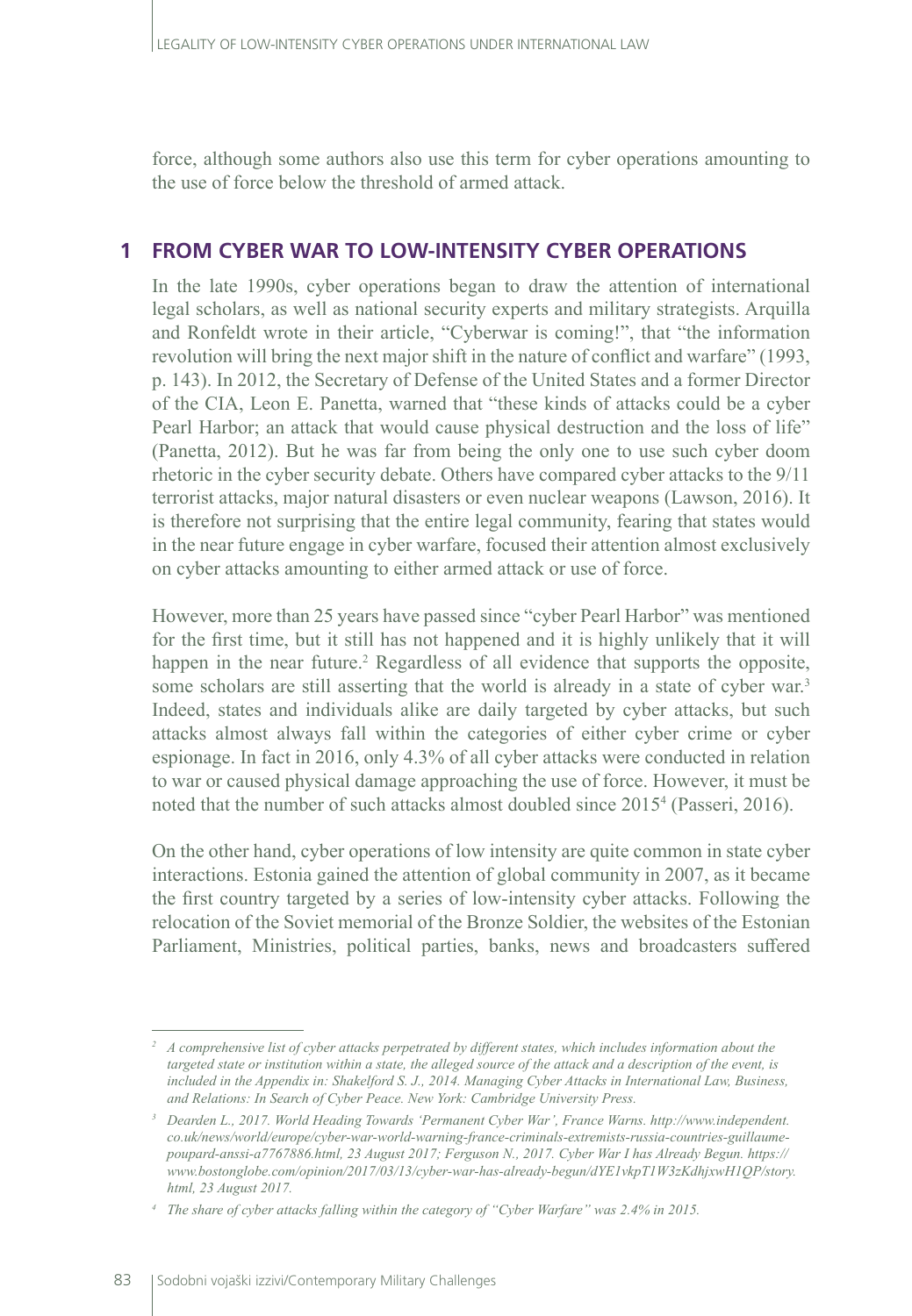from various forms of distributed denial of service attacks (DDoS)<sup>5</sup> that prevented access to and defaced websites, as well as halting e-mail traffic. Considering the duration of the DDoS attack and Estonia's high reliance on information systems, the attack posed a significant threat; however, it resulted in mainly economic and communications disruptions (Czosseck, 2011; Watts, 2011). In 2008 Georgia was similarly attacked by a series of DDoS attacks, which coincided with the Russian military invasion and lasted for almost a month, much longer than the invasion and even postdating a ceasefire (Watts, 2011). Far less known is an attack on Azerbaijan in 2012 in which websites of government institutions and news agencies were hit by a politically motivated cyber attack by a group of hackers called "the Armenian Cyber Army" (UN Doc. A/66/897, 2012). These cyber incidents in Estonia, Georgia and Azerbaijan were undoubtedly wake-up calls for the international community on the new threats emerging from cyberspace.

Both state and non-state actors will in the future most likely engage in low-intensity cyber attacks, since they are tactically and strategically attractive for numerous reasons. A low-intensity cyber operation is unlikely to provoke a response from a target, especially because the target will not always be aware that an attack has happened at all. Even if the attack is detected, states employing low-intensity cyber operations spread the effects of the operation by attacking various targets over long periods of time, so the attacks appear random and unrelated. Watts therefore compares low-intensity cyber operations to death by a thousand cuts (Watts, 2011). Moreover, cyber operations are usually far cheaper than traditional military operations. The technology required is widely available and inexpensive, which also enables the cooperation of non-state actors, such as cyber militias, offering services for profit or political advantage (Ibid.). For all of these reasons low-intensity cyber operations are no longer used only by cyber criminals and cyber terrorists, but are becoming a powerful means for states to achieve a wide variety of political, military and economic goals and to project national power.

#### **2 OVERVIEW OF MILITARY INVOLVEMENT IN THE CYBER DOMAIN**

The internet, one of the main components of cyberspace, was designed by the US Department of Defense Advanced Research Project Agency (ARPA, later known as DARPA) as a Cold War military project that would provide a decentralized communications system which would enable communication even if the Soviet Union successfully destroyed the telephone system. The result of this project was ARPANET, the first predecessor of the modern internet, which consisted of only four computers. In its first two decades it was primarily used in the academic environment as a tool to exchange ideas and knowledge. For security reasons the network split into two domains in 1983: ARPANET remained the network of academia and later

*<sup>5</sup> In a distributed denial of service attack, an attacker attempts to make an online service unavailable to its users by overwhelming it with traffic from different sources, which makes it impossible to stop the attack by simply blocking a single IP address.*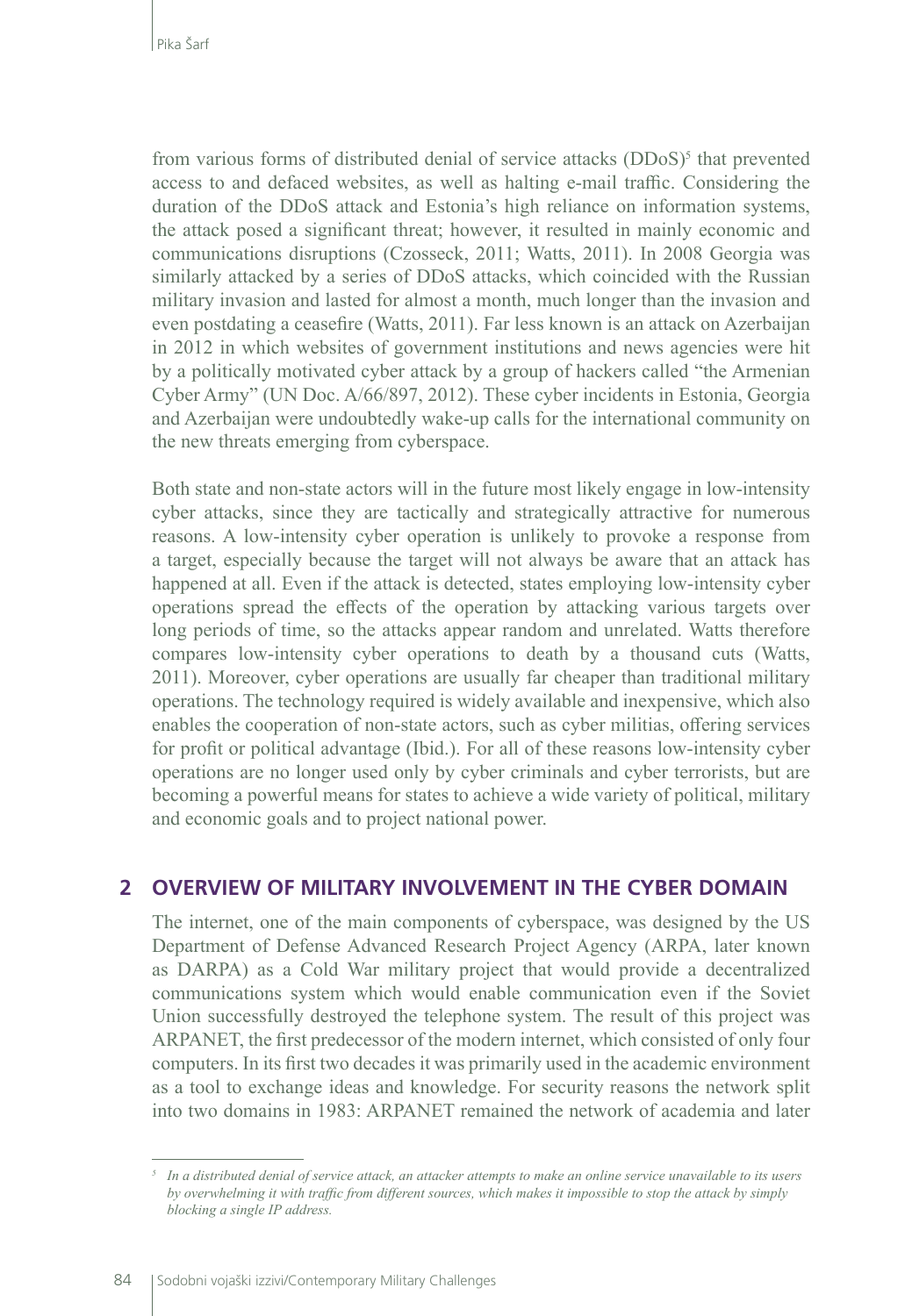became the internet as we know it today,<sup>6</sup> and MILNET evolved into a network devoted entirely to military communications (Naughton, 2016).

For a very long time military engagement in the cyber domain was mostly seen through the prism of its involvement in the development of the internet, and cyberspace was considered as the military's new and safe communications system capable of surviving a devastating attack. However, in one very early case malicious code was used as a real cyber weapon, which is still considered probably the most damaging cyber operation to date, even though it was perpetrated by the CIA and not by the military. In 1982 CIA agents covertly provided the Soviet Union with infected SCADA software, which they desperately needed in order to operate their newly built Urengoy-Surgut-Chelyabinsk pipeline. The software infected the control systems, which resulted in a massive explosion, comparable to the blast of a small nuclear device (Rid, 2012). During the Kosovo crisis in 1999 it became clear that cyber operations would play an important part in international conflicts in the future. Just three days after NATO air strikes began, NATO websites, servers and the cyber infrastructure of NATO member states were the target of a coordinated cyber attack in order to disrupt NATO communications systems (Shackelford, 2014). According to US officials, the United States also resorted to cyber operations during the crisis, but refrained from launching a more aggressive attack that would destabilize the Serbian leader Slobodan Milošević, mostly because they were "worried about the legal implications of launching the world's first cyber war" (Borger, 1999; Ibid.).

However, cyberspace as such was still not seen as a war-fighting domain. It was not until during the international conflict between Georgia and Russia in 2008, when cyber operations were launched alongside conventional kinetic operations, that the international community realised that cyberspace is a domain in which you can engage with and defend against an adversary (Ziolkowski, 2013). In 2011 the United States became the first country to officially recognise cyberspace as the fifth operational domain, along with land, sea, air and space (DoD Strategy for Operating in Cyberspace, 2011). More importantly, NATO recognized cyberspace as a domain of operations during the Warsaw Summit in 2016. Representatives of NATO states and other nations, including Montenegro, Ukraine, Georgia, and Russia, agreed, that "[they] recognize cyberspace as a domain of operations in which NATO must defend itself as effectively as it does in the air, on land, and at sea" (Warsaw Summer Communiqué, 2016).

In the last few years states have been urging the development of military capabilities in cyberspace, which could be compared to past cases of arms races (Craig, 2016). The militarization of cyberspace is evident from strategic documents and increasing investment in cyber military capabilities. Research conducted by the United Nations

*<sup>6</sup> ARPANET was officially decommissioned in 1990, when the network became privatised with commercial companies called Internet Service Providers controlling and operating the network. The creation of the World Wide Web and a graphical browser that was easy to use were the final steps towards the internet as we know it today.*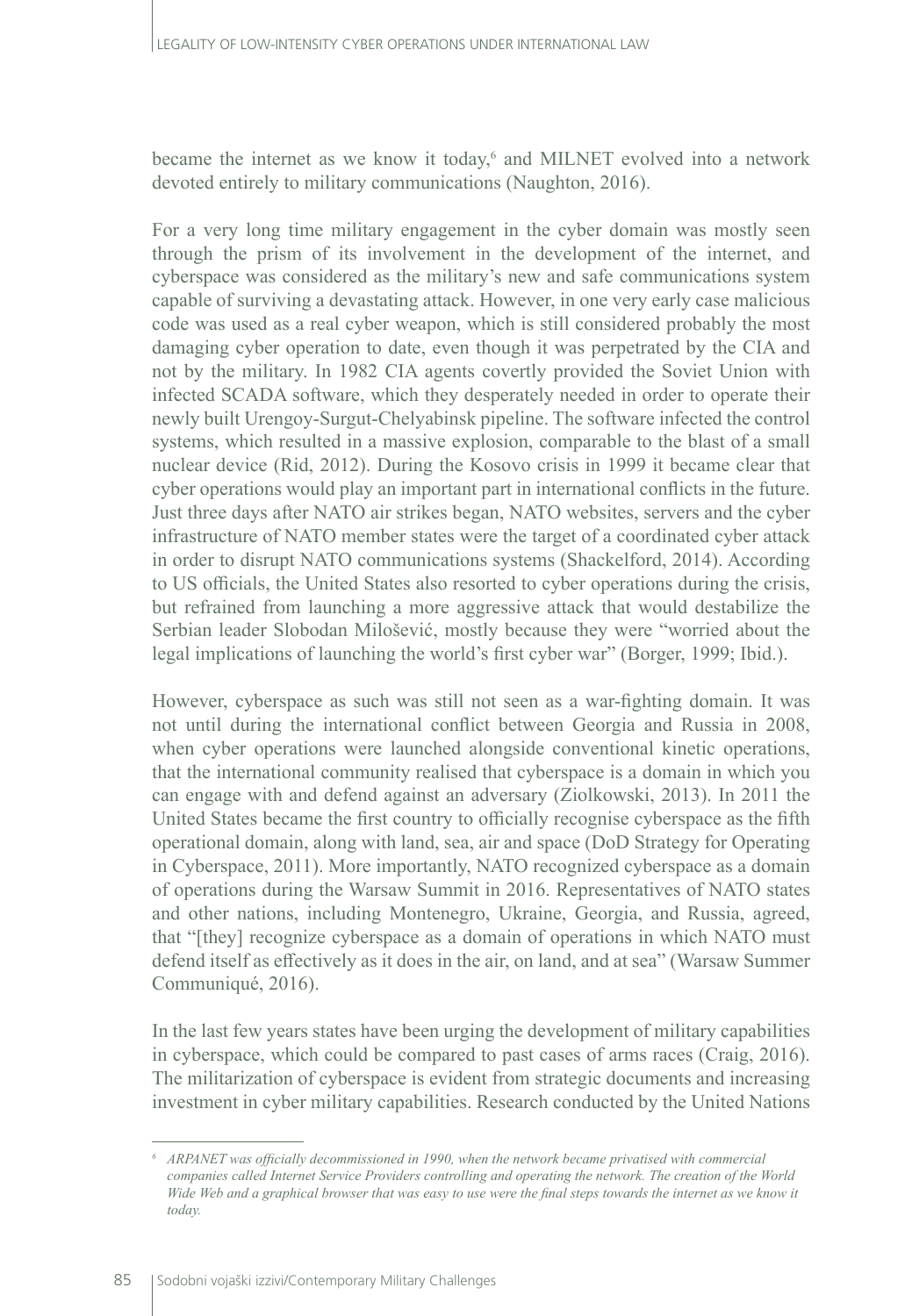Institute for Disarmament Research showed that, in 2012, 114 UN Member States had cyber security programmes, and 47 of these gave some role to the armed forces (UN Doc. UNIDIR/2013/3, 2013). While defence is the primary goal of the majority of cyber security programmes, there are a great number of states capable of launching an offensive cyber operation.<sup>7</sup> One of the main reasons the number is higher each year is that it is very hard to protect against vulnerabilities in cyberspace; meanwhile, detecting and exploiting them is considerably easier. General Michael Hayden, the former director of the NSA and the CIA, stated that "we have built the internet in such a way that it's very hard to defend it. It's built on openness. It's built on access. It's built on agility. None of those things help the defense" (Hayden, 2010).

### **3 LEGALITY OF LOW-INTENSITY CYBER OPERATIONS**

Neither the international community nor legal scholars agree completely on how the existing rules of international law, including the principles of territorial sovereignty and non-intervention, apply to states' behaviour in cyberspace. In the absence of any cyber-specific customary or treaty law, the opinions of recognized international scholars are of the utmost importance.<sup>8</sup> Among dispersed academic debate, the Tallinn Manual on the International Law Applicable to Cyber Warfare, and its follow-up project, the Tallinn Manual on International Law Applicable to Cyber Operations (Tallinn Manual 2.0), which were written by an International Group of Experts on the initiative of the NATO Cooperative Cyber Defense Centre of Excellence, must be mentioned as the key contributions in clarifying the current state of international law as it applies to cyberspace.

The following section will briefly explain the international law principles of state sovereignty and non-intervention, and it will continue by addressing the question of when those principles are violated by state conduct in or by using cyberspace.

#### **3.1 Low-intensity cyber operations and the principle of state sovereignty**

The principle of state sovereignty and its correlate, the principle of non-intervention, are fundamental principles of international law. In its first judgment the International Court of Justice noted that "between independent states, respect for territorial sovereignty is an essential foundation of international relations" (Corfu Channel, 1949, p. 35).

The principle of territorial sovereignty gives a state the exclusive right to exercise its powers in the territory of a state, which includes land territory within state

*<sup>7</sup> States believed to be in a possession of offensive cyber capabilities are the United States of America, Israel, Russia, China, Iran, the United Kingdom, Australia, Canada, Denmark, Sweden and the Netherlands.*

*<sup>8</sup> It must be noted, that according to Article 38 (1)(d) of the Statute of the International Court of Justice, which is universally recognized as the definitive statement of sources of international law, teachings of distinguished scholars, just like judicial decisions, are not regarded as a source of international law, but as a subsidiary means for the determination of international law (Statute of the International Court of Justice, 1945).*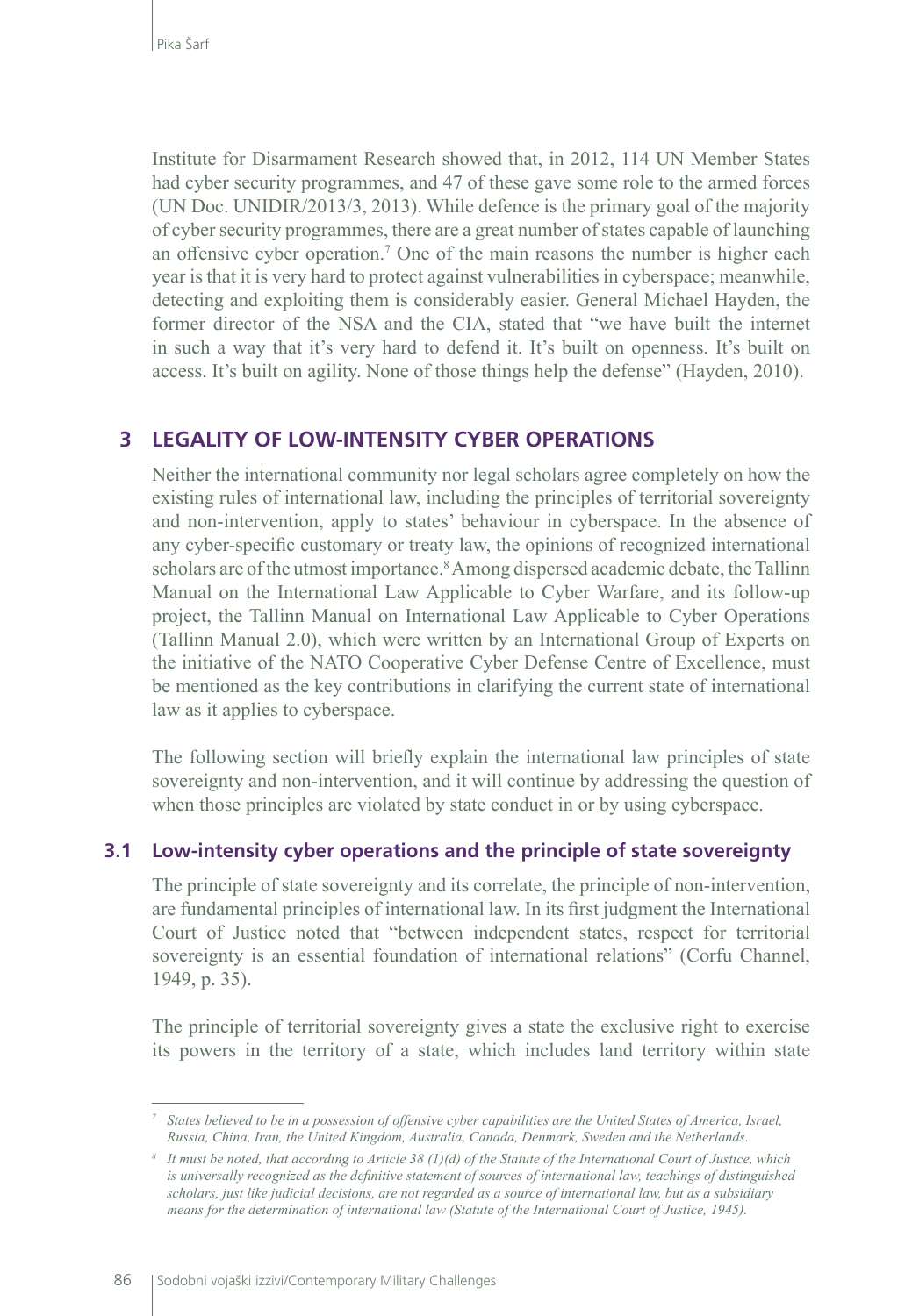boundaries, internal waters, territorial sea, the air space above the territory, and the subsoil beneath it (Military and Paramilitary Activities in and against Nicaragua, 1986, §212). Judge Max Huber noted in the Island of Palmas case that "sovereignty in the relations between states signifies independence. Independence in regard to a portion of the globe is the right to exercise therein, to the exclusion of any other state, the functions of a state" (Island of Palmas, 1928, p. 838).

Before addressing the question of the legality of low-intensity cyber operations, we must understand that the international community and legal scholars have not always agreed whether existing rules of international law apply to states' behaviour in cyberspace. In the early days of the internet many scholars argued that the internet could not and should not be regulated, while others advocated self-regulation instead of state regulation. Later, legal scholars advocated that cyberspace is a common heritage of mankind or *res communis omnium*, much like the high seas or outer space, and is therefore an area outside the sovereignty of states subjected to a specific regime of regulation and exploitation (Segura Serano, 2006). Today the international community agrees that the norms of public international law, including the UN Charter, also apply to state conduct in cyberspace<sup>9</sup> (Schmitt, 2013; UN Doc. A/68/98, 2013; UN Doc. A/70/174, 2015). International law has the ability to address in a timely manner the challenges posed by new technologies, such as cyberspace, through the interpretation of the established international norms. Since the interpretation reflects the contemporary values of the international community, international law evolves as the values in the community change (Schmitt, 2013). Therefore, although the application of international law to cyberspace is undisputed, the interpretation of these norms in order to understand their exact scope will need some additional clarification.

Although cyberspace is a non-physical, virtual space, it is nevertheless a man-made environment that requires physical architecture to exist, and as such can be subject to state regulation (Buchan, 2016). Cyberspace can be described by using three interconnected layers $10$ :

- 1. *A physical layer:* physical cyber infrastructure used to communicate and connect (hardware and other physical network components);
- 2. *A logical (virtual) layer:* software, data and protocols that allow the exchange of data across the physical layer across various geographical locations;
- 3. *A social layer:* individuals and groups as part of cyberspace (Gill, 2016; Schmitt, 2017).

*<sup>9</sup> Not all states agree that the whole body of public international law applies to cyberspace and therefore cyber operations. China and Russia, for example, oppose the applicability of international humanitarian law (Schmitt, 2014).*

*<sup>10</sup> Sometimes this multi-layered system is also seen as consisting of five layers, with an additional cyber persona layer, which enables people to connect to the logical layer (e.g. e-mail addresses, social media accounts) and a geographical layer, which is the location of the physical layer (Gill, 2016).*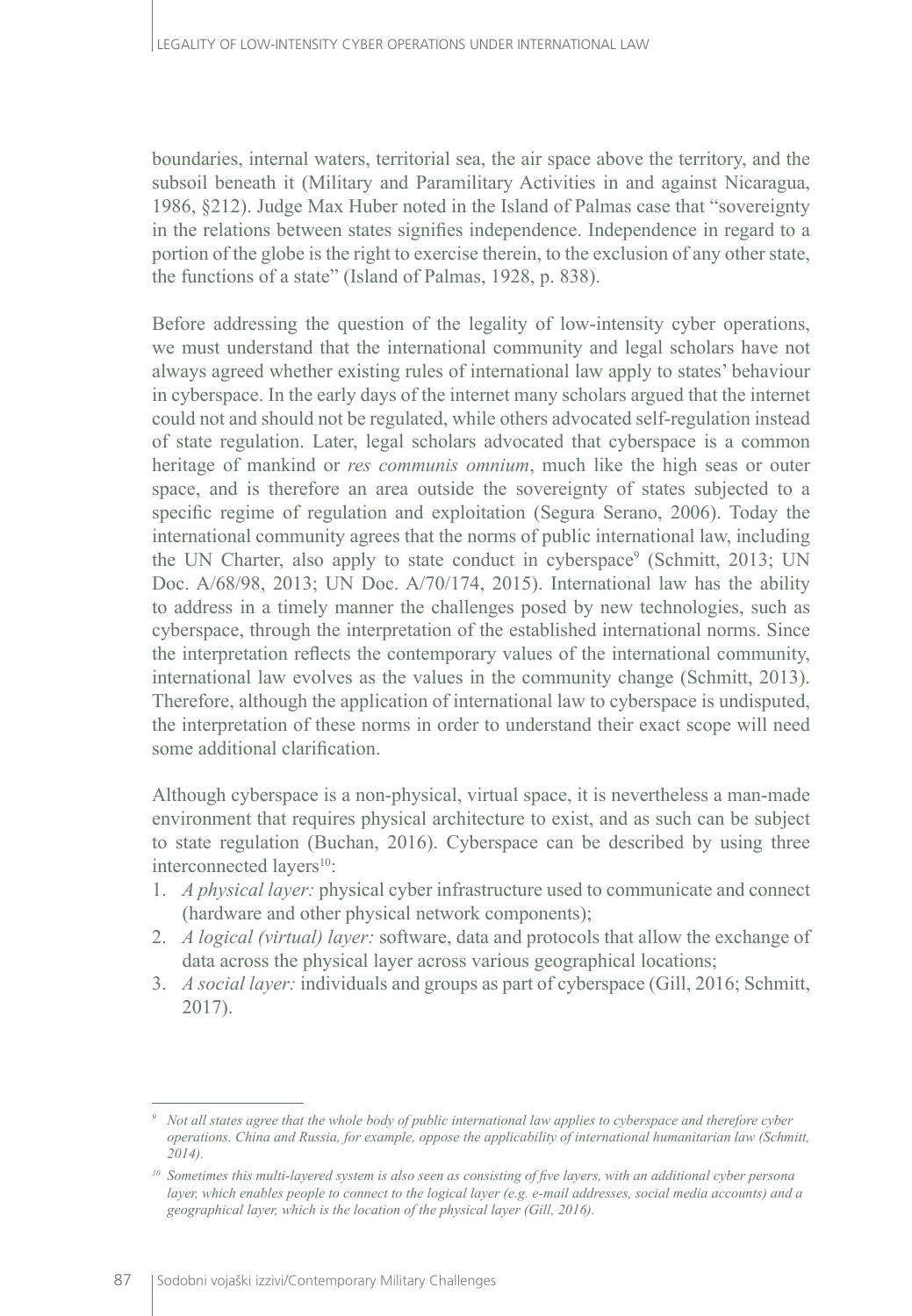States may not claim sovereignty over cyberspace *per se*, but they enjoy sovereignty over cyber infrastructure located on their territory, as well as activities associated with that infrastructure (Schmitt, 2017; Von Heinegg, 2012). As a consequence, states have the right to enforce domestic legislation and to protect cyber infrastructure and safeguard cyber activities that are located in or take place in their territory, regardless of whether the cyber infrastructure belongs to the government, private entities or individuals, or the purposes it serves (Schmitt, 2017). On the other hand, states also bear an obligation to prevent their territory or cyber infrastructure under governmental control to be used to violate the rights of or produce detrimental effects on other states.<sup>11</sup> State regulatory power extends beyond the physical layer, which understandably falls under state sovereignty. Cyber activity of both legal and natural persons located in the territory of a state may also be regulated, and the state may prohibit or restrict certain online content in accordance with other applicable international law norms<sup>12</sup> (Ibid.).

As a result of states exercising territorial sovereignty over the physical layer of cyberspace located in their territory, some authors believe that any cyber attack on cyber infrastructure located in the territory of a foreign state violates its territorial sovereignty (Buchan, 2016; Ohlin, 2015). In support of that theory they argue that in the cyber context physical damage is irrelevant, since a cyber operation may have perceptible effects even though they are not physical in nature (Ziolkowski, 2013). The majority, however, do not agree with this wide interpretation of the rule. The International Group of Experts that prepared the Tallinn Manual 2.0 analyzed in detail which cyber operations constitute a violation of state sovereignty.

State sovereignty is violated in the event that a cyber operation results in physical damage or injury (Schmitt, 2017). The Stuxnet virus, which caused substantial damage to the centrifuges in the Iranian uranium enrichment facility at Natanz by changing the rotor speed, would therefore constitute a clear violation<sup>13</sup> (Buchan, 2012). A cyber operation that interferes with the functions of a foreign state which are inherently governmental in their nature also amounts to a violation of state sovereignty. On the other hand, a cyber operation that results in the loss of functionality of cyber infrastructure located in a foreign territory in some cases constitutes a violation of state sovereignty; however, in the absence of sufficient *opinio juris* it is not settled precisely when this threshold is reached (Schmitt, 2017).

*<sup>11</sup> The duty of due diligence is a general principle of international law deriving from the principle of sovereignty of states, which has been confirmed in many cases of the International Court of Justice, most famously in the Corfu Chanel Case in which the Court stated that "every state has the obligation not to knowingly allow its territory to be used for acts contrary to the rights of other states" (Corfu Chanel, 1949, p. 22).* 

*<sup>12</sup> Special attention should be paid to the freedom of expression enshrined in Article 19 of the International Covenant on Civil and Political Rights, which may be subject to restrictions only if certain conditions stipulated in Article 19(3) are fulfilled. Restrictions on the operation of websites, blogs or any other internet-based content must be content-specific and all generic bans are prohibited (UN Doc. CCPR/C/GC/34, 2011).*

*<sup>13</sup> The question of whether the attack against Iran amounted to an unlawful use of force or armed attack is beyond the scope of this article. Solving this question is not only legally complicated, as the exact impact of the Stuxnet virus has never been entirely identified.*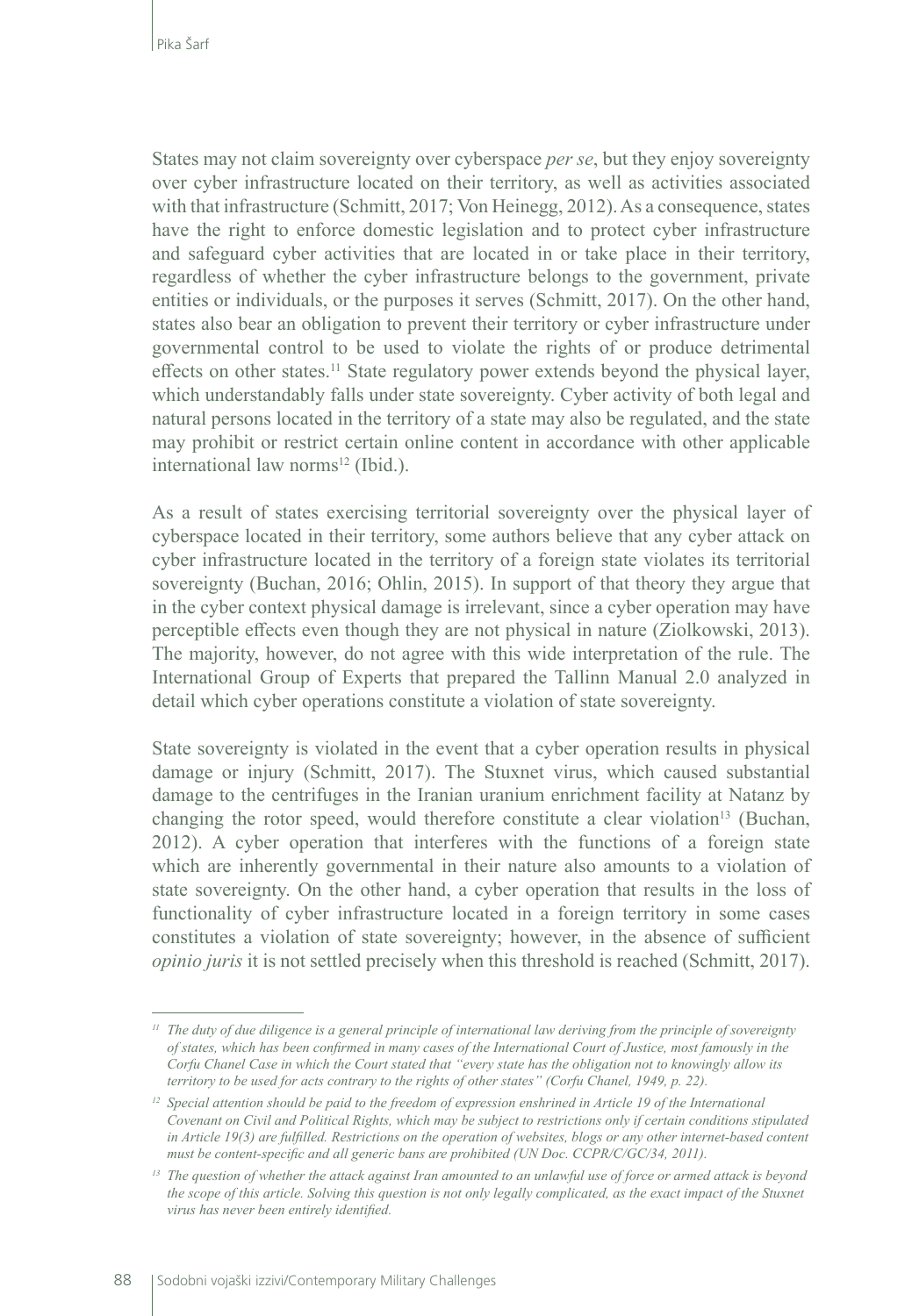The line between a low-intensity cyber operation that amounts to a violation of state sovereignty and one that does not is therefore very thin, and the legality of such an operation would depend on the circumstances of the particular case.

#### **3.2 Low-intensity cyber operations and the principle of non-intervention**

The principle of non-intervention prohibits states from arbitrarily interfering in affairs falling within the sole responsibility of another sovereign state. The prohibition of intervention "is a corollary of every state's right to sovereignty, territorial integrity and political independence" (Jennings, 1992, p. 428). Its status as a rule of customary international law has been confirmed in numerous United Nations documents<sup>14</sup> and judgments of the International Court of Justice<sup>15</sup>.

The Court noted that "the principle forbids all states or groups of states to intervene directly or indirectly in internal or external affairs of other states. A prohibited intervention must accordingly be one bearing on matters in which each state is permitted, by the principle of state sovereignty, to decide freely. One of these is the choice of a political, economic, social and cultural system, and the formulation of foreign policy. Intervention is wrongful when it uses methods of coercion in regard to such choices, which must remain free ones" (Military and Paramilitary Activities in and against Nicaragua, 1986, §205). Determining whether an area lies solely in the responsibility of the domestic state is particularly difficult, but in general all matters that are not regulated by international law fall within the category of domestic affairs. In a globalized and interconnected world where cooperation between states is of key importance, few matters remain purely domestic (Kunig, 2008).

A line between friendly persuasion, which is a normal part of international relations, and political interference prohibited by international law is extremely difficult to draw. According to Oppenheim, "the interference must be forcible or dictatorial, or otherwise coercive, in effect depriving the state intervened against of control over the matter in question. Interference pure and simple is not intervention" (Jennings, 1992, p. 432). The element that distinguishes between interference and prohibited intervention is coercion. Only acts of a certain magnitude, which force a state to adopt a decision with regard to its policy that it would not otherwise adopt, qualify as coercive and violate the principle of non-intervention. The element of coercion is most obvious in cases of the unlawful use of force, which always constitutes a violation of the principle of non-intervention, but acts that do not involve direct physical coercion may also violate the principle (Military and Paramilitary Activities in and against Nicaragua, 1986).

*<sup>14</sup> Since 1957 the UN General Assembly has adopted more than 30 resolutions addressing the issue of a prohibition of intervention in the internal affairs of states. The most important is the Declaration on Principles of International Law concerning Friendly Relations and Co-operation among States in accordance with the Charter of the United Nations (UN Doc. A/RES/25/2625, 1970).*

*<sup>15</sup> Military and Paramilitary Activities in and against Nicaragua (Nicaragua v. United States of America); Corfu Channel (United Kingdom of Great Britain and Northern Ireland v. Albania); Armed Activities on the Territory of Congo (Democratic Republic of Congo v. Uganda).*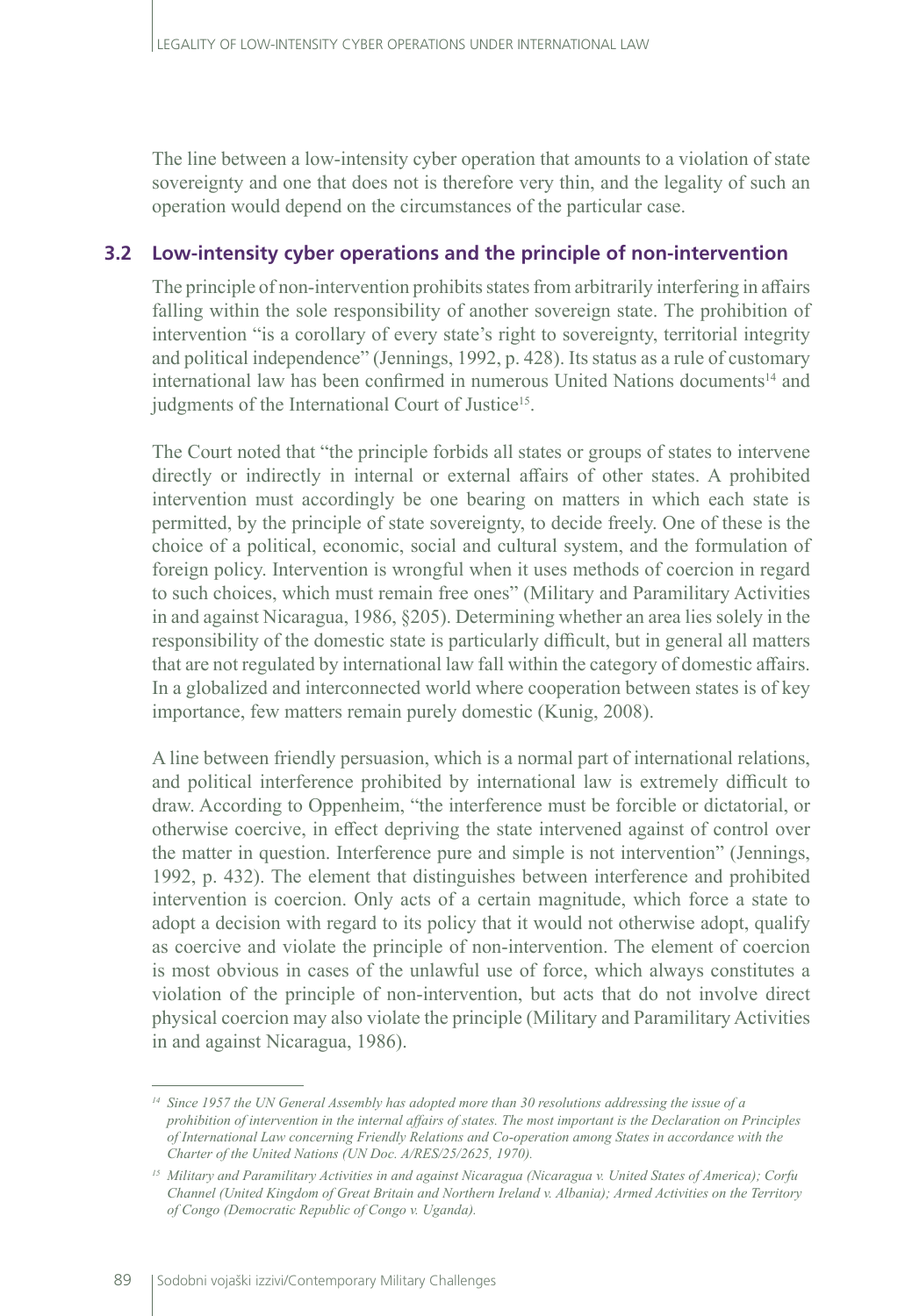The International Group of Experts that prepared the Tallinn Manual 2.0 agreed that activities which merely involve influence by cyber means must be distinguished from prohibited interventions. A cyber attack launched by a state or a non-state actor, whose acts are attributable to a state and which is directed against cyber infrastructure located in the territory of another state and involves the element of coercion clearly amounts to prohibited intervention (Schmitt, 2013; Schmitt, 2017). The cyber attacks on Estonia in 2007 and on Azerbaijan in 2012 are examples of prohibited cyber interventions, since both attacks were politically motivated and aimed at changing policy in the attacked state, which clearly shows the presence of an element of coercion.

The Tallinn Manual provides some other examples of actions of a state that would constitute prohibited interventions:

- Using cyber operations to remotely alter electronic ballots and manipulate an election;
- Employing cyber means to alter electronic diplomatic communications between a state's Ministry of Foreign Affairs and its negotiators during the course of fragile talks involving another state, in order to compel the abandonment of the talks;
- Launching disruptive DDoS operations against a state in an attempt to compel it to withdraw recognition of another state;
- Providing cyber weapons to a non-state actor engaged in an insurgency against the government of another state (Schmitt, 2017).

On the other hand, in the view of the International Group of Experts, certain acts do not qualify as wrongful interventions since they are lacking the coercive element. One of the most undisputed examples is cyber espionage, which does not amount to a prohibited intervention, even if it requires remote breaching of protective virtual barriers, e.g. breaching of firewalls or cracking of passwords. Another example is operations conducted by a state to protect its nationals who are in jeopardy abroad, if the territorial state is not offering adequate protection (Schmitt, 2017). The question of whether cyber operations in support of humanitarian intervention that was not consented to by the state or authorized by the UN Security Council would violate the prohibition of intervention remains unanswered, since the experts could not agree on the existence of an exception of humanitarian intervention in international law (Ibid.).

States are increasingly important actors in cyberspace and low-intensity cyber operations offer appealing opportunities to exploit the vulnerabilities of their adversaries, since they are highly effective, extremely affordable, especially compared to classic military operations, and also deniable, because of the difficulties with their attribution. Low-intensity cyber operations raise significant issues, even more so because almost the entire academic debate on state activities in cyberspace is focused on cyber operations which amount to the use of force or armed attack, and low-intensity cyber operations are often completely forgotten. In the last few years this situation has improved as more and more legal scholars recognize the **Conclusion**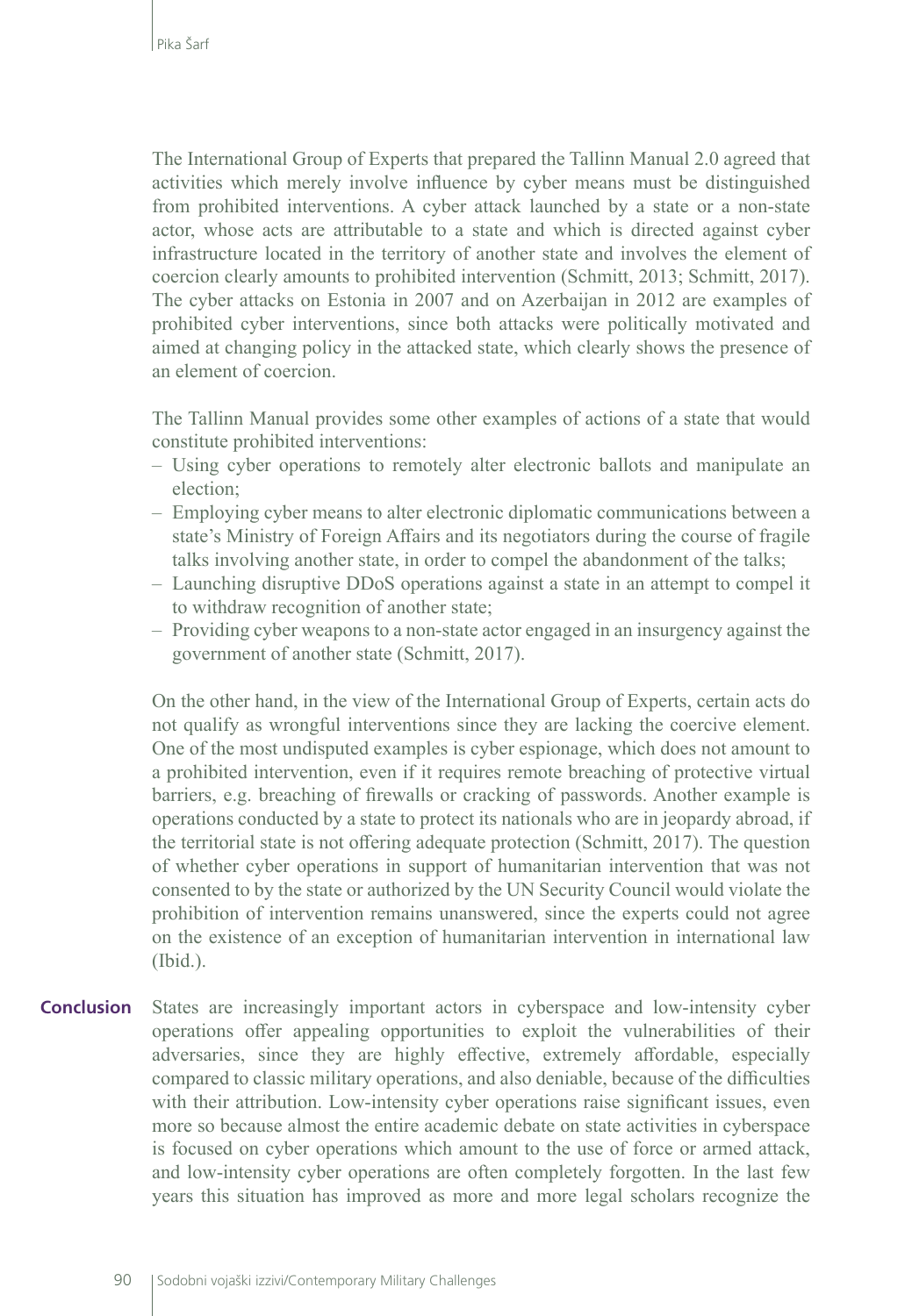importance of determining the legality of low-intensity cyber operations. This was also reflected in the field of study of the International Group of Experts in the second edition of the Tallinn Manual, which no longer focuses on the international regime governing cyber warfare, but provides an extensive study of the legal regime for peacetime activities of the states in cyberspace.

Low-intensity cyber operations do not fall through a gap in international law, as some may argue. Although they do not rise to the level of use of force or armed attack, their legality may be assessed through the international law principles of state sovereignty and non-intervention. The key issue that still needs to be resolved is how these two fundamental principles of international law, which were adopted in an entirely different time and circumstances, should be interpreted in the cyber context. In this position of normative uncertainty, states need to be encouraged to articulate their positions on how current international law applies in cyberspace. Their silence leads to unpredictability, which could give rise to misinterpretations and miscalculations by other states and eventually escalate into international conflict. However, we cannot rule out the possibility that in the future states will show willingness to start negotiations in order to comprehensively codify the international law of cyberspace. In the meantime cyberspace will remain an environment haunted by uncertainty and ambiguity.

#### **Bibliography**

- *1. Armed Activities on the Territory of Congo (Democratic Republic of Congo v. Uganda), Judgment, [2005] I.C.J.Rep.168.*
- *2. Arquilla J., Ronfeldt D., 1993. Cyberwar is coming! Comparative Strategy. 12/2, pp. 141- 165.*
- *3. Borger J., 1999. Pentagon Kept the Lid on Cyberwar in Kosovo. https://www.theguardian. com/world/1999/nov/09/balkans. 4 August 2017.*
- *4. Buchan R., 2012. Cyber Attacks: Unlawful Uses of Force or Prohibited Interventions. Journal of Conflict and Security Law. 17/2, pp. 212-227.*
- *5. Buchan R., 2016. The International Legal Regulation of State-Sponsored Cyber Espionage. In: Osula A., Rõigas H. (Eds.), 2016. International Cyber Norms: Legal, Policy & Industry Perspectives. Tallinn: NATO CCD COE Publications, pp. 65-86.*
- *6. Corfu Channel (United Kingdom of Great Britain and Northern Ireland v. Albania), Merits, [1949] I.C.J. Rep.4.*
- *7. Craig A., Valeriano B, 2016. Conceptualising Cyber Arms Races. In: Pissanidis N., Rõigas H., Veenendaal M. (Eds.). 8th International Conference on Cyber Conflict. Tallinn: NATO CCD COE Publications, pp. 1-18.*
- *8. Czosseck C., Ottis R., Talihärm A., 2011. Estonia after the 2007 Cyber Attacks: Legal, Strategic and Organisational Changes in Cyber Security. International Journal of Cyber Warfare and Terrorism. 1/1, pp. 24-34.*
- *9. Dearden L., 2017. World Heading Towards 'Permanent Cyber War', France Warns. http:// www.independent.co.uk/news/world/europe/cyber-war-world-warning-france-criminalsextremists-russia-countries-guillaume-poupard-anssi-a7767886.html, 23 August 2017.*
- *10. Declaration on Principles of International Law concerning Friendly Relations and Cooperation among States in Accordance with the Charter of the United Nations, 1970. Resolution of the General Assembly of the United Nations, 2625(XXV), UN Doc. A/ RES/25/2625.*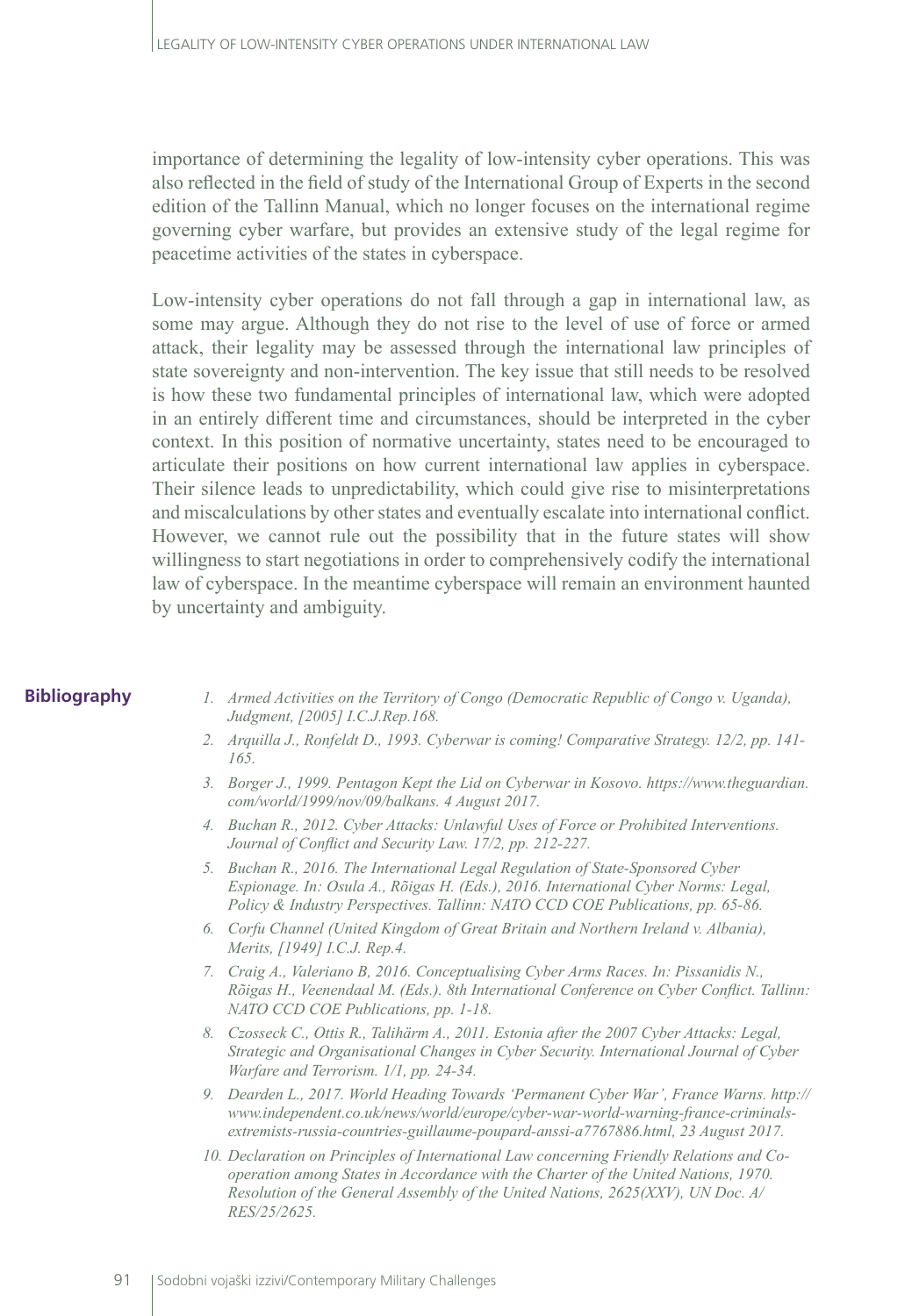- *11. Department of Defense Strategy for Operating in Cyberspace, 2011. http://csrc.nist.gov/ groups/SMA/ispab/documents/DOD-Strategy-for-Operating-in-Cyberspace.pdf, 3 August 2017.*
- *12. Ferguson N., 2017. Cyber War I has Already Begun. https://www.bostonglobe.com/ opinion/2017/03/13/cyber-war-has-already-begun/dYE1vkpT1W3zKdhjxwH1QP/story. html, 23 August 2017.*
- *13. Gill T. D., Fleck D. (Ed.), 2016. The Handbook of the International Law of Military Operations. New York: Oxford University Press.*
- *14. Hayden M., 2010. Hackers Force Internet Users to Learn Self-Defense. http://www.pbs. org/newshour/bb/science-july-dec10-cyber\_08-11/, 3 August 2017.*
- *15. Heintschel von Heineg W., 2012. Legal Implications of Territorial Sovereignty in Cyberspace. In: Czosseck C., Ottis R., Ziolkowski K. (Eds.), 2012. 4th International Conference on Cyber Conflict. Tallinn: NATO CCD COE Publications, pp. 7-19.*
- *16. HRC General Comment No. 34 (2011), UN Doc. CCPR/C/GC/34.*
- *17. Island of Palmas Case (Netherlands v. United States of America), RIAA, Vol. II.*
- *18. Jennings R., Watts A. (Ed.), 1992. Oppenheim's International Law, Volume 1 Peace. Longman, Harlow.*
- *19. Kunig P., 2008. Intervention, Prohibition of. Max Planck Encyclopedia of Public International Law. http://opil.ouplaw.com/view/10.1093/law:epil/9780199231690/law-9780199231690-e1434?prd=EPIL, 3 August 2017.*
- *20. Lawson S.T., Yu H., Yeo S. K., Greene E., 2016. The Cyber-Doom Effect: The Impact of Fear Appeals in the US Cyber Security Debate. In: Pissanidis N., Rõigas H., Veenendaal M. (Eds.). 8th International Conference on Cyber Conflict. Tallinn: NATO CCD COE Publications, pp. 65-80.*
- *21. Letter dated 6 September 2012 from the Chargé d'affaires a.i. of the Permanent Mission of Azerbaijan to the United Nations addressed to the Secretary-General, 2012. UN Doc. A/66/897.*
- *22. Military and Paramilitary Activities in and against Nicaragua (Nicaragua v. USA), Merits, [1986] I.C.J. Rep.14.*
- *23. NATO Cooperative Cyber Defence Centre of Excellence, Cyber Definitions. https:// ccdcoe.org/cyber-definitions.html, 23 August 2017.*
- *24. Naughton J., 2016. The Evolution of the Internet: From Military Experiment to General Purpose Technology. Journal of Cyber Policy. 1/1, pp. 5-28.*
- *25. Ohlin J. D., Govern K., Finkelstein C. (Eds)., 2015. Cyber War, Law and Ethic for Virtual Conflicts. Oxford: Oxford University Press.*
- *26. Panetta L., 2012. Remarks by Secretary Panetta on Cybersecurity to the Business Executives for National Security. http://archive.defense.gov/transcripts/transcript. aspx?transcriptid=5136, 30 July 2017.*
- *27. Passeri P., 2016. 2016 Cyber Attacks Statistics. http://www.hackmageddon. com/2017/01/19/2016-cyber-attacks-statistics, 2 August 2017.*
- *28. Report of the Group of Governmental Experts on Developments in the Field of Information and Telecommunications in the Context of International Security, 2013. UN Doc. A/68/98.*
- *29. Report of the Group of Governmental Experts on Developments in the Field of Information and Telecommunications in the Context of International Security, 2015. UN Doc. A/70/174.*
- *30. Rid T., 2012. Cyber War Will Not Take Place. Journal of Strategic Studies. 35/1, pp. 5-32.*
- *31. Schmitt M. N. (Ed.), 2013. Tallinn Manual on the International Law Applicable to Cyber Warfare. New York: Cambridge University Press.*
- *32. Schmitt M. N. (Ed.), 2017. Tallin Manual on the International Law Applicable to Cyber Operations. New York: Cambridge University Press.*